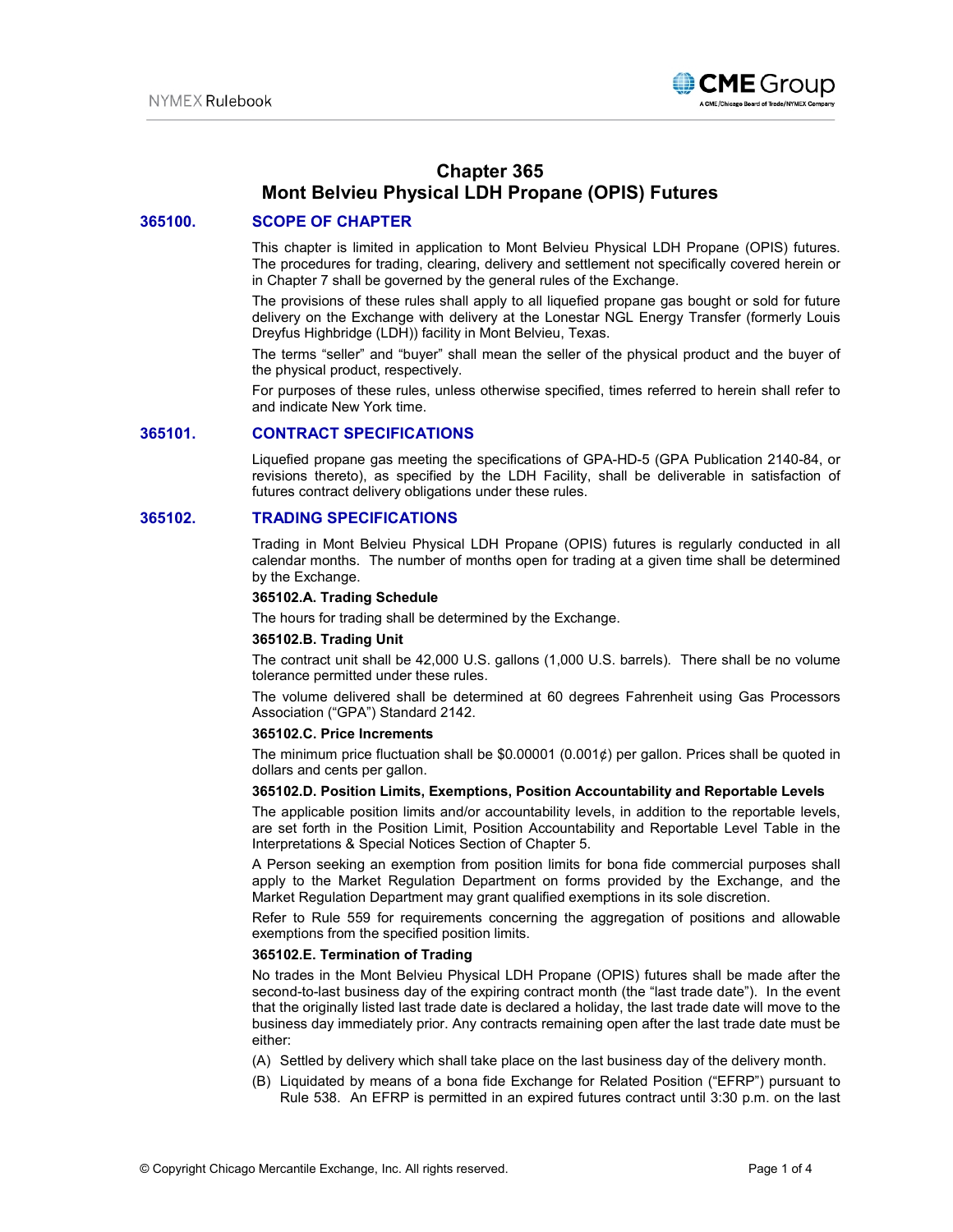

trade date of the expiring futures contract. An EFRP which establishes a futures position for either the buyer or the seller in an expired futures contract shall not be permitted following the termination of trading of an expired futures contract.

### **365103. INSPECTION**

Inspection of product shall be conducted in accordance with standard operating practice at the LDH facility.

### **365104. DELIVERY**

Delivery shall be made free-on-board ("F.O.B.") at the LDH facility or, with the mutual agreement of the buyer and the seller, at any pipeline, storage facility, or fractionation facility in Mont Belvieu, Texas. Delivery shall be made with all applicable Federal executive orders and all applicable Federal, State and local laws and regulations.

For the purposes of this rule, the term F.O.B. shall mean a delivery in which the seller delivers to the buyer liquefied propane gas which is free of all liens, encumbrances, unpaid taxes, fees and other charges.

The seller shall retain title to and bear the risk of loss for the product until the product is delivered to the buyer.

Delivery shall be made by any of the following methods: (1) by in-well transfer at the LDH facility. For purposes of this rule, in-well transfer is defined as the transfer of title on the books of an eligible facility from the seller to the buyer as a result of the issuance of a Product Transfer Order or an equivalent document; or (2) by book transfer, provided that both the buyer and the seller mutually agree to such transfer. For purposes of this rule, book transfer is defined as a book adjustment effecting a title transfer between seller and buyer.

### **365105. DELIVERY PROCEDURES**

### **365105.A. Notices of Intention to Deliver and Notices of Intention to Accept**

1. Notice of Intention to Deliver

By 4:00 p.m. on the last trade date, Exchange clearing members having open short positions shall provide the Clearing House with a Notice of Intention to Deliver. The Notice of Intention to Deliver must be in the form prescribed by the Exchange and must include: the name of the seller(s); the number of contracts to be delivered; and shall also provide any additional information as may be required by the Exchange.

2. Notice of Intention to Accept

By 4:00 p.m. on the last trade date, Exchange clearing members having open long positions shall provide the Clearing House with a Notice of Intention to Accept. The Notice of Intention to Accept must be in the form prescribed by the Exchange, and must include: the name of the buyer(s); the number of contracts to be accepted; and shall also provide any additional information as may be required by the Exchange.

#### **365105.B. Notice Day**

The Clearing House shall allocate Notices of Intention to Deliver and Notices of Intention to Accept by matching size of positions and preferred locations, to the extent possible. The Clearing House shall provide Assignment Allocation Notices to the respective clearing members no later than 6:00 p.m. on the last trade date. The day on which the Assignment Allocation Notices are provided to the clearing members shall be referred to as "Notice Day". Assignment Allocation Notices are not transferable.

#### **365105.C. Buyer's Clearing Member Delivery Instructions**

As soon as possible after receipt from the Exchange of an Assignment Allocation Notice, but no later than 10:00 a.m. on the last business day of the contract month, the buyer's clearing member shall provide the Clearing House and the seller's clearing member identified in such Assignment Allocation Notice properly completed Delivery Instructions, in the form prescribed by the Exchange, which must include the following information: the name of seller(s); the assignment number; the seller's choice of eligible facility; the number of contracts to be delivered; the method of delivery; and any additional information as may be required by the Exchange.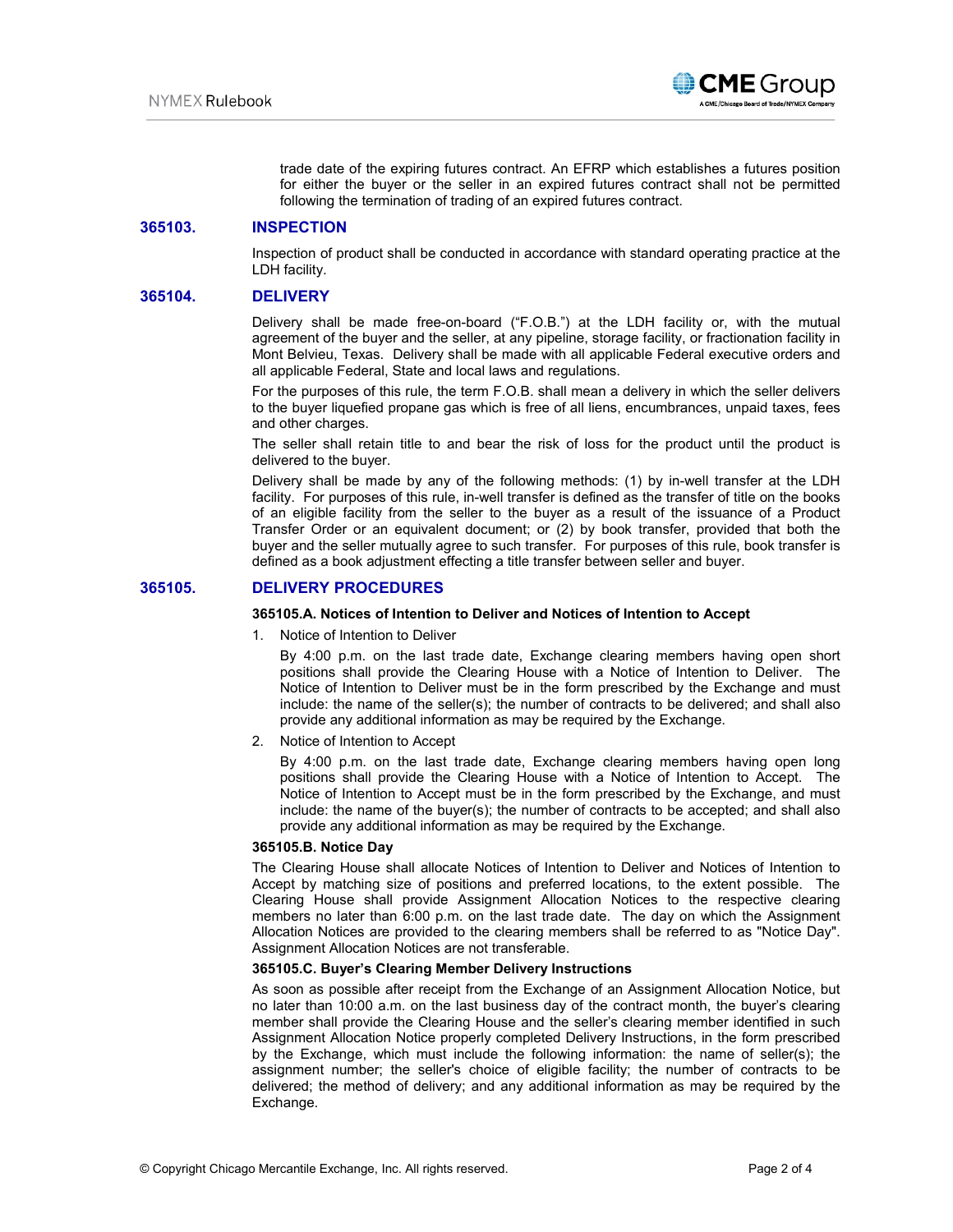

#### **365105.D. Amendment to Delivery Instructions**

Except as provided in this section 105.D, Notices of Intention to Deliver and Notices of Intention to Accept may not be amended after they have been provided to the counterparty and the Clearing House. However, upon mutual consent of the parties and upon written notice to the Clearing House, the parties may change the delivery facility and/or the method of delivery named by the buyer.

Any such changes must be made on the form prescribed by the Exchange. Any changes made with respect to the foregoing must be made in conformance with all contract requirements and specifications no later than 10:00 a.m. on the last business day of the contract month.

#### **365105.E. Final Settlement Price**

The final settlement price for the delivery month shall be the Oil Price Information Service ("OPIS") average price on the last trade date. The final settlement price shall be the basis for delivery.

#### **365106. TIMING OF DELIVERY**

Delivery shall take place on the last business day of the expiring contract month.

### **365107. DELIVERY MARGIN AND PAYMENT**

#### **365107.A. Margin**

On the first business day following the last trade date, the clearing member shall obtain from any buyer margin equal to the full value of the product to be delivered and the clearing member shall obtain from any seller margin in an amount fixed, from time to time, by the Exchange.

The buyer's clearing member and the seller's clearing member shall deposit with the Clearing House margins in such amounts and in such form as required by the Exchange. Such margins shall be returned on the business day following notification to the Exchange that delivery and payment have been completed.

#### **365107.B. Payment**

No later than 12:00 p.m. on the fifth business day following completion of delivery, the buyer shall pay the short contract value by federal funds wire transfer to the account of the seller at the bank nominated by the seller. The term "contract value" shall mean the amount equal to the Final Settlement Price times forty-two thousand (42,000) times the number of contracts to be delivered. Upon receipt of payment, the seller shall provide the buyer with all appropriate documents necessary to transfer ownership of the product to the buyer.

#### **365108. VALIDITY OF DOCUMENTS**

The Exchange makes no representation respecting the authenticity, validity or accuracy of any inspection certificate, Notice of Intention to Deliver, Notice of Intention to Accept, check or of any document or instrument delivered pursuant to these rules.

### **365109. ALTERNATIVE DELIVERY PROCEDURES**

A seller and buyer matched by the Exchange under Section 105.B. may agree to make and take delivery under terms or conditions which differ from the terms and conditions prescribed by this Chapter. In such a case, clearing members shall execute an Alternative Notice of Intention to Deliver on the form prescribed by the Exchange and shall deliver a completed and executed copy of such notice to the Exchange. The delivery of an executed Alternative Notice of Intention to Deliver to the Exchange shall release the clearing members and the Exchange from their respective obligations under the rules of this Chapter and any other rules regarding physical delivery.

In executing such notice, clearing members shall indemnify the Exchange against any liability, cost or expense the Exchange may incur for any reason as a result of the execution, delivery, or performance of such contracts or such agreement, or any breach thereof or default thereunder. Upon receipt of an executed Alternative Notice of Intention to Deliver, the Exchange will return to the clearing members all margin monies held for the account of each with respect to the contracts involved.